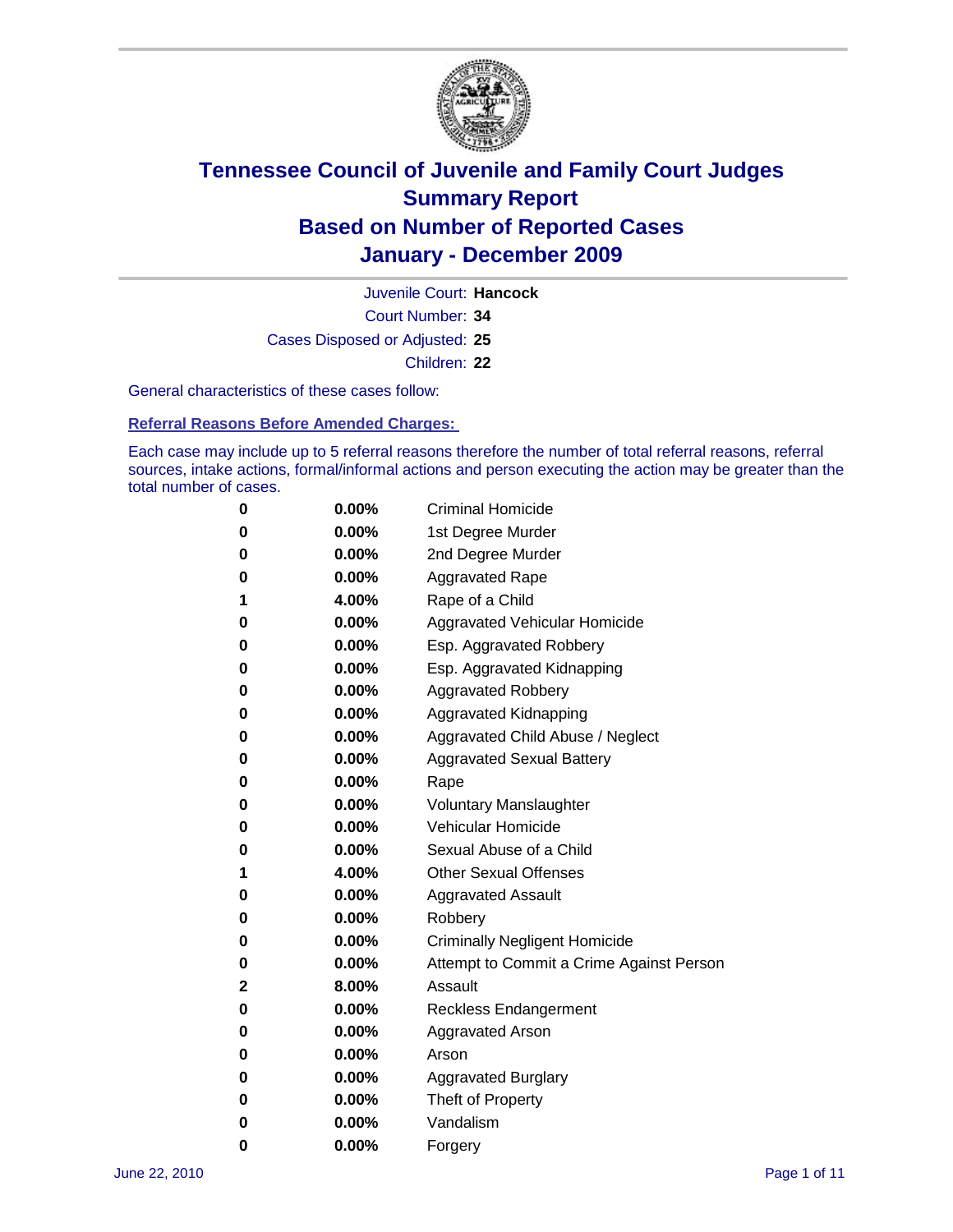

Juvenile Court: **Hancock**

Court Number: **34**

Cases Disposed or Adjusted: **25**

Children: **22**

#### **Referral Reasons Before Amended Charges:**

Each case may include up to 5 referral reasons therefore the number of total referral reasons, referral sources, intake actions, formal/informal actions and person executing the action may be greater than the total number of cases.

| 0            | 0.00%    | <b>Worthless Checks</b>                                     |
|--------------|----------|-------------------------------------------------------------|
| 0            | 0.00%    | Illegal Possession / Fraudulent Use of Credit / Debit Cards |
| 0            | 0.00%    | <b>Burglary</b>                                             |
| 0            | 0.00%    | Unauthorized Use of a Vehicle                               |
| 0            | $0.00\%$ | <b>Cruelty to Animals</b>                                   |
| 0            | 0.00%    | Sale of Controlled Substances                               |
| 0            | $0.00\%$ | <b>Other Drug Offenses</b>                                  |
| 0            | 0.00%    | <b>Possession of Controlled Substances</b>                  |
| 0            | $0.00\%$ | <b>Criminal Attempt</b>                                     |
| 0            | 0.00%    | Carrying Weapons on School Property                         |
| 0            | 0.00%    | Unlawful Carrying / Possession of a Weapon                  |
| 0            | $0.00\%$ | <b>Evading Arrest</b>                                       |
| 0            | $0.00\%$ | Escape                                                      |
| 0            | 0.00%    | Driving Under Influence (DUI)                               |
| 0            | $0.00\%$ | Possession / Consumption of Alcohol                         |
| 0            | $0.00\%$ | Resisting Stop, Frisk, Halt, Arrest or Search               |
| 0            | $0.00\%$ | <b>Aggravated Criminal Trespass</b>                         |
| 0            | $0.00\%$ | Harassment                                                  |
| $\mathbf 2$  | 8.00%    | Failure to Appear                                           |
| 0            | $0.00\%$ | Filing a False Police Report                                |
| 0            | 0.00%    | Criminal Impersonation                                      |
| 0            | $0.00\%$ | <b>Disorderly Conduct</b>                                   |
| 0            | 0.00%    | <b>Criminal Trespass</b>                                    |
| 0            | 0.00%    | <b>Public Intoxication</b>                                  |
| 0            | $0.00\%$ | Gambling                                                    |
| 1            | 4.00%    | Traffic                                                     |
| 0            | $0.00\%$ | <b>Local Ordinances</b>                                     |
| 1            | 4.00%    | Violation of Wildlife Regulations                           |
| 1            | 4.00%    | Contempt of Court                                           |
| $\mathbf{2}$ | 8.00%    | Violation of Probation                                      |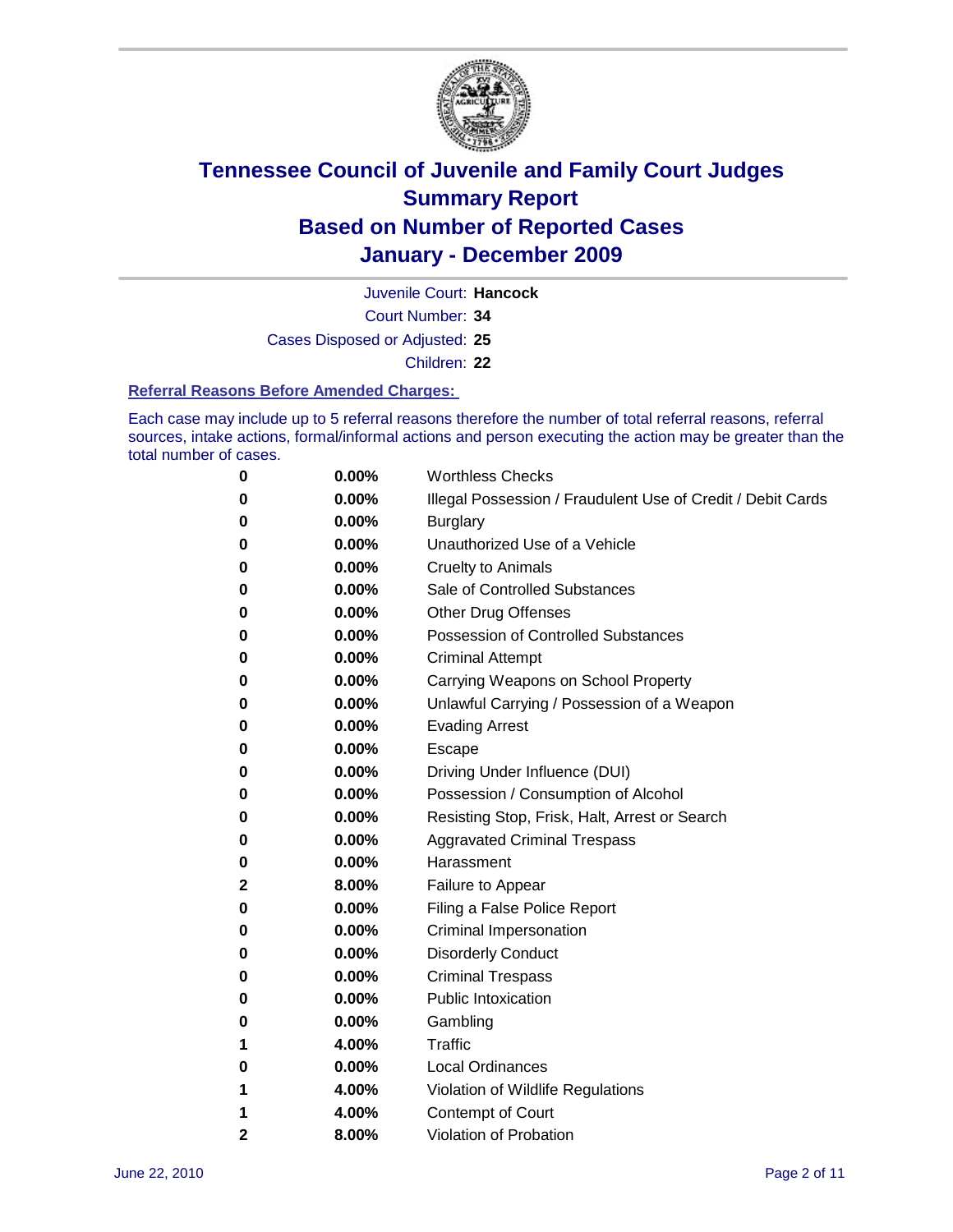

Court Number: **34** Juvenile Court: **Hancock** Cases Disposed or Adjusted: **25**

Children: **22**

#### **Referral Reasons Before Amended Charges:**

Each case may include up to 5 referral reasons therefore the number of total referral reasons, referral sources, intake actions, formal/informal actions and person executing the action may be greater than the total number of cases.

| 25       | 100.00%         | <b>Total Referrals</b>                                 |
|----------|-----------------|--------------------------------------------------------|
| $\bf{0}$ | 0.00%           | Other                                                  |
| 0        | 0.00%           | <b>Consent to Marry</b>                                |
| 0        | 0.00%           | <b>Request for Medical Treatment</b>                   |
| 0        | 0.00%           | <b>Child Support</b>                                   |
| 0        | 0.00%           | Paternity / Legitimation                               |
| 0        | 0.00%           | Visitation                                             |
| 0        | 0.00%           | Custody                                                |
| 0        | 0.00%           | <b>Foster Care Review</b>                              |
| 0        | 0.00%           | <b>Administrative Review</b>                           |
| 0        | 0.00%           | <b>Judicial Review</b>                                 |
| 0        | 0.00%           | Violation of Informal Adjustment                       |
| 0        | 0.00%           | <b>Violation of Pretrial Diversion</b>                 |
| 0        | 0.00%           | <b>Termination of Parental Rights</b>                  |
| 0        | 0.00%           | Dependency / Neglect                                   |
| $\bf{0}$ | 0.00%           | <b>Physically Abused Child</b>                         |
| 0        | 0.00%           | Sexually Abused Child                                  |
| 0        | 0.00%           | Violation of Curfew                                    |
| 5        | 20.00%          | Violation of a Valid Court Order                       |
| 0<br>3   | 0.00%<br>12.00% | Out-of-State Runaway<br>Possession of Tobacco Products |
| 0        | 0.00%           | In-State Runaway                                       |
| 6        | 24.00%          | Truancy                                                |
| 0        | 0.00%           | <b>Unruly Behavior</b>                                 |
| 0        | 0.00%           | <b>Violation of Aftercare</b>                          |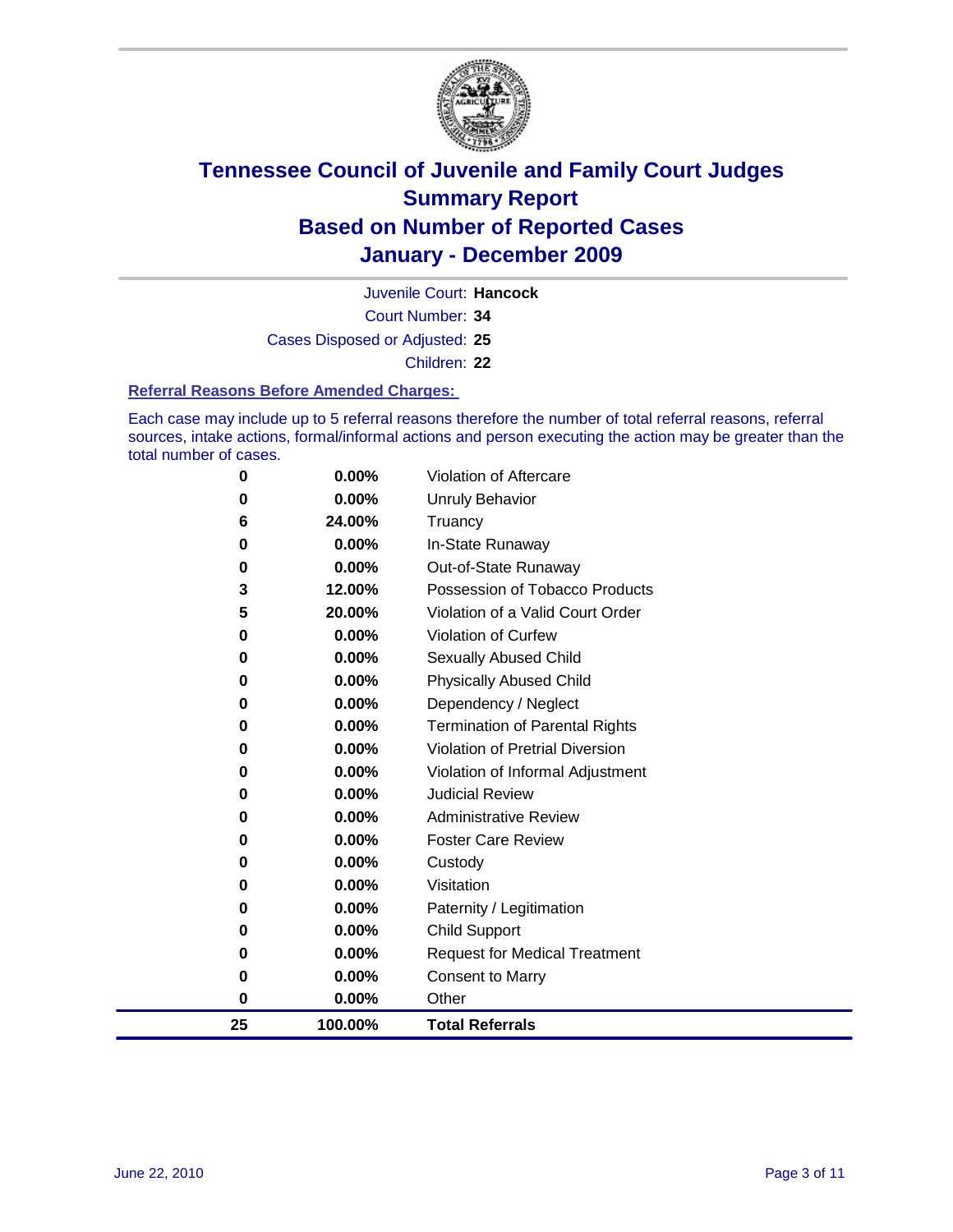

| Juvenile Court: Hancock        |                         |                                   |  |  |  |  |
|--------------------------------|-------------------------|-----------------------------------|--|--|--|--|
|                                | <b>Court Number: 34</b> |                                   |  |  |  |  |
| Cases Disposed or Adjusted: 25 |                         |                                   |  |  |  |  |
|                                | Children: 22            |                                   |  |  |  |  |
| <b>Referral Sources: 1</b>     |                         |                                   |  |  |  |  |
| 8                              | 32.00%                  | Law Enforcement                   |  |  |  |  |
| 0                              | 0.00%                   | Parents                           |  |  |  |  |
| 0                              | 0.00%                   | <b>Relatives</b>                  |  |  |  |  |
| 0                              | 0.00%                   | Self                              |  |  |  |  |
| 13                             | 52.00%                  | School                            |  |  |  |  |
| 0                              | 0.00%                   | <b>CSA</b>                        |  |  |  |  |
| 2                              | 8.00%                   | <b>DCS</b>                        |  |  |  |  |
| 0                              | 0.00%                   | <b>Other State Department</b>     |  |  |  |  |
| 0                              | 0.00%                   | <b>District Attorney's Office</b> |  |  |  |  |
| 1                              | 4.00%                   | <b>Court Staff</b>                |  |  |  |  |
| 0                              | 0.00%                   | Social Agency                     |  |  |  |  |
| 0                              | 0.00%                   | <b>Other Court</b>                |  |  |  |  |
| 1                              | 4.00%                   | Victim                            |  |  |  |  |
| 0                              | 0.00%                   | Child & Parent                    |  |  |  |  |
| 0                              | 0.00%                   | Hospital                          |  |  |  |  |
| 0                              | 0.00%                   | Unknown                           |  |  |  |  |
| 0                              | 0.00%                   | Other                             |  |  |  |  |
| 25                             | 100.00%                 | <b>Total Referral Sources</b>     |  |  |  |  |

### **Age of Child at Referral: 2**

| 22 | 100.00%  | <b>Total Child Count</b> |
|----|----------|--------------------------|
| 0  | 0.00%    | Unknown                  |
| 0  | $0.00\%$ | Ages 19 and Over         |
| 6  | 27.27%   | Ages 17 through 18       |
| 6  | 27.27%   | Ages 15 through 16       |
| 9  | 40.91%   | Ages 13 through 14       |
| 1  | 4.55%    | Ages 11 through 12       |
| 0  | 0.00%    | Ages 10 and Under        |

<sup>1</sup> If different than number of Referral Reasons (25), verify accuracy of your court's data.

One child could be counted in multiple categories, verify accuracy of your court's data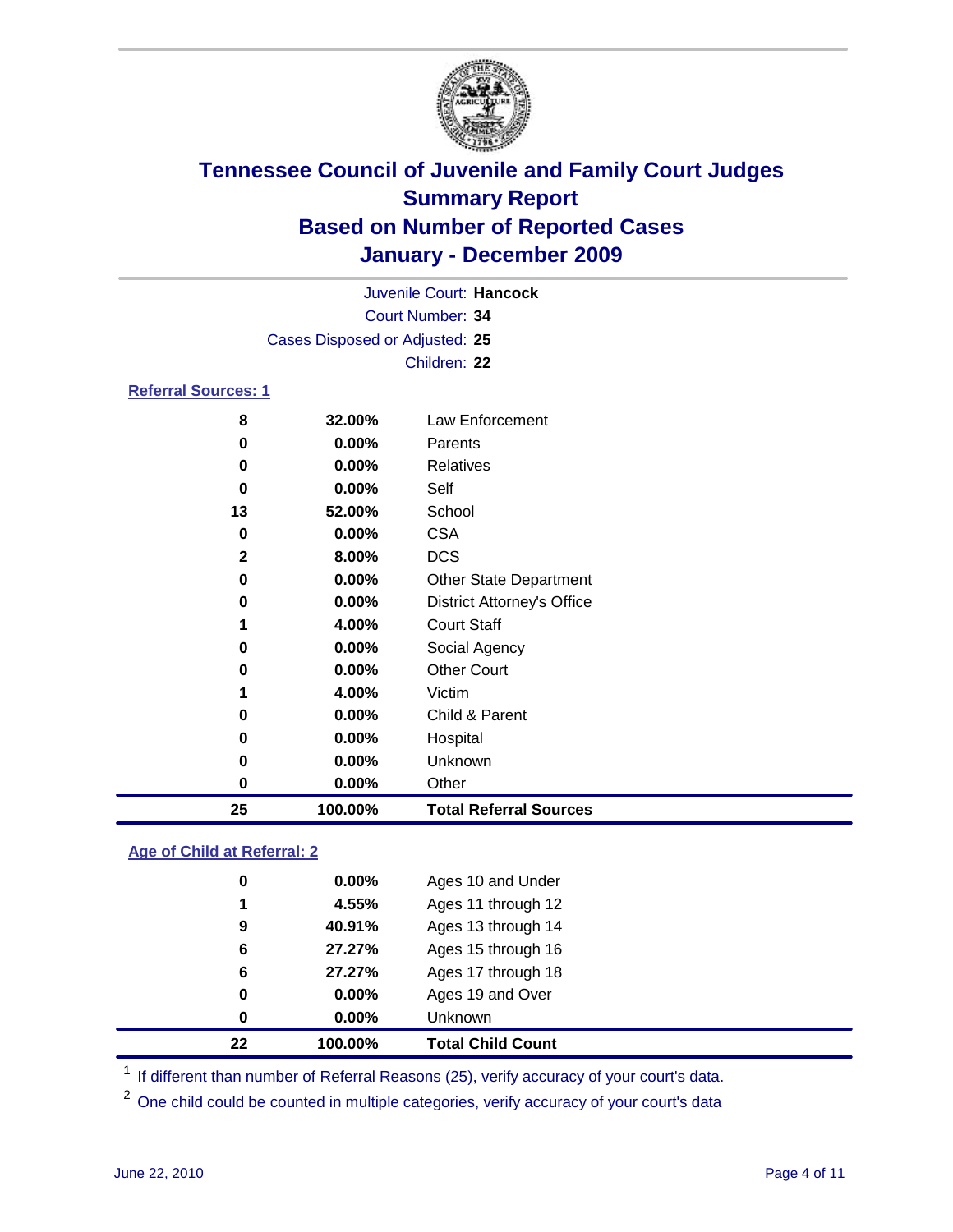

| Juvenile Court: Hancock                 |                                |                          |  |  |  |
|-----------------------------------------|--------------------------------|--------------------------|--|--|--|
| Court Number: 34                        |                                |                          |  |  |  |
|                                         | Cases Disposed or Adjusted: 25 |                          |  |  |  |
|                                         |                                | Children: 22             |  |  |  |
| Sex of Child: 1                         |                                |                          |  |  |  |
| 14                                      | 63.64%                         | Male                     |  |  |  |
| 8                                       | 36.36%                         | Female                   |  |  |  |
| $\mathbf 0$                             | 0.00%                          | Unknown                  |  |  |  |
| 22                                      | 100.00%                        | <b>Total Child Count</b> |  |  |  |
| Race of Child: 1                        |                                |                          |  |  |  |
| 22                                      | 100.00%                        | White                    |  |  |  |
| $\pmb{0}$                               | 0.00%                          | African American         |  |  |  |
| 0                                       | 0.00%                          | Native American          |  |  |  |
| 0                                       | 0.00%                          | Asian                    |  |  |  |
| 0                                       | 0.00%                          | Mixed                    |  |  |  |
| 0                                       | 0.00%                          | Unknown                  |  |  |  |
| 22                                      | 100.00%                        | <b>Total Child Count</b> |  |  |  |
| <b>Hispanic Origin: 1</b>               |                                |                          |  |  |  |
| $\mathbf 0$                             | 0.00%                          | Yes                      |  |  |  |
| 22                                      | 100.00%                        | <b>No</b>                |  |  |  |
| $\mathbf 0$                             | 0.00%                          | Unknown                  |  |  |  |
| 22                                      | 100.00%                        | <b>Total Child Count</b> |  |  |  |
| <b>School Enrollment of Children: 1</b> |                                |                          |  |  |  |
| 20                                      | 90.91%                         | Yes                      |  |  |  |
| $\overline{\mathbf{2}}$                 | 9.09%                          | <b>No</b>                |  |  |  |
| $\mathbf 0$                             | 0.00%                          | Unknown                  |  |  |  |
| 22                                      | 100.00%                        | <b>Total Child Count</b> |  |  |  |

One child could be counted in multiple categories, verify accuracy of your court's data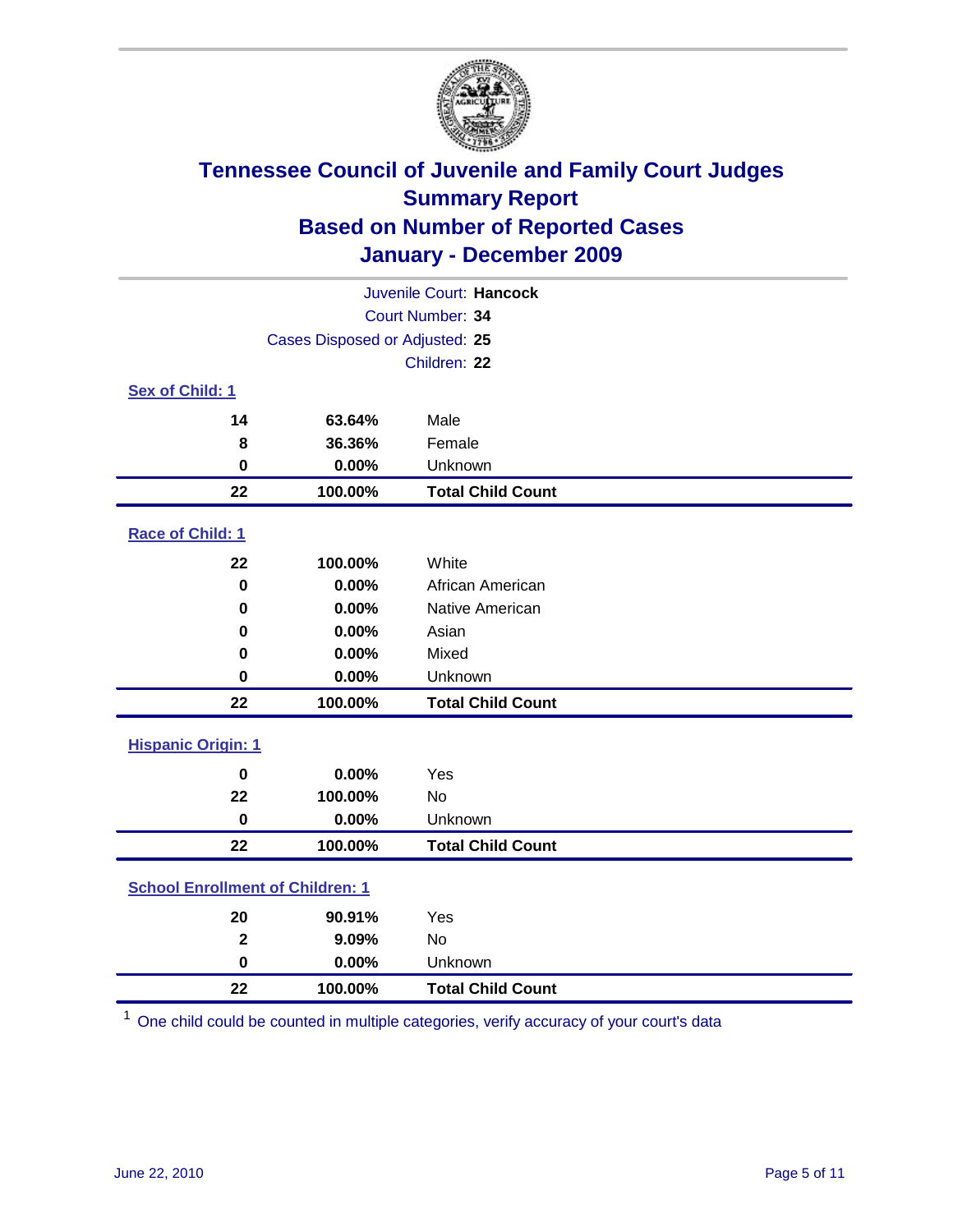

Court Number: **34** Juvenile Court: **Hancock** Cases Disposed or Adjusted: **25** Children: **22 Living Arrangement of Child at Time of Referral: 1 9.09%** With Both Biological Parents **0.00%** With Father and Stepmother **13.64%** With Mother and Stepfather **59.09%** With Mother **4.55%** With Father **4.55%** With Relatives

| 22 | 100.00%  | <b>Total Child Count</b> |
|----|----------|--------------------------|
| 0  | $0.00\%$ | Other                    |
| 0  | $0.00\%$ | Unknown                  |
| 0  | $0.00\%$ | Independent              |
| 0  | $0.00\%$ | In an Institution        |
| 0  | $0.00\%$ | In a Residential Center  |
| 0  | $0.00\%$ | In a Group Home          |
| 1  | 4.55%    | With Foster Family       |
| 1  | 4.55%    | With Adoptive Parents    |
| 1  | 4.55%    | <b>With Relatives</b>    |
| 1  | 4.55%    | <b>With Father</b>       |
|    |          |                          |

### **Type of Detention: 2**

| 25 | 100.00%  | <b>Total Detention Count</b> |
|----|----------|------------------------------|
| 0  | 0.00%    | Other                        |
| 25 | 100.00%  | Does Not Apply               |
| 0  | 0.00%    | <b>Unknown</b>               |
| 0  | 0.00%    | <b>Psychiatric Hospital</b>  |
| 0  | 0.00%    | Jail - No Separation         |
| 0  | $0.00\%$ | Jail - Partial Separation    |
| 0  | 0.00%    | Jail - Complete Separation   |
| 0  | 0.00%    | Juvenile Detention Facility  |
| 0  | $0.00\%$ | Non-Secure Placement         |
|    |          |                              |

<sup>1</sup> One child could be counted in multiple categories, verify accuracy of your court's data

<sup>2</sup> If different than number of Cases (25) verify accuracy of your court's data.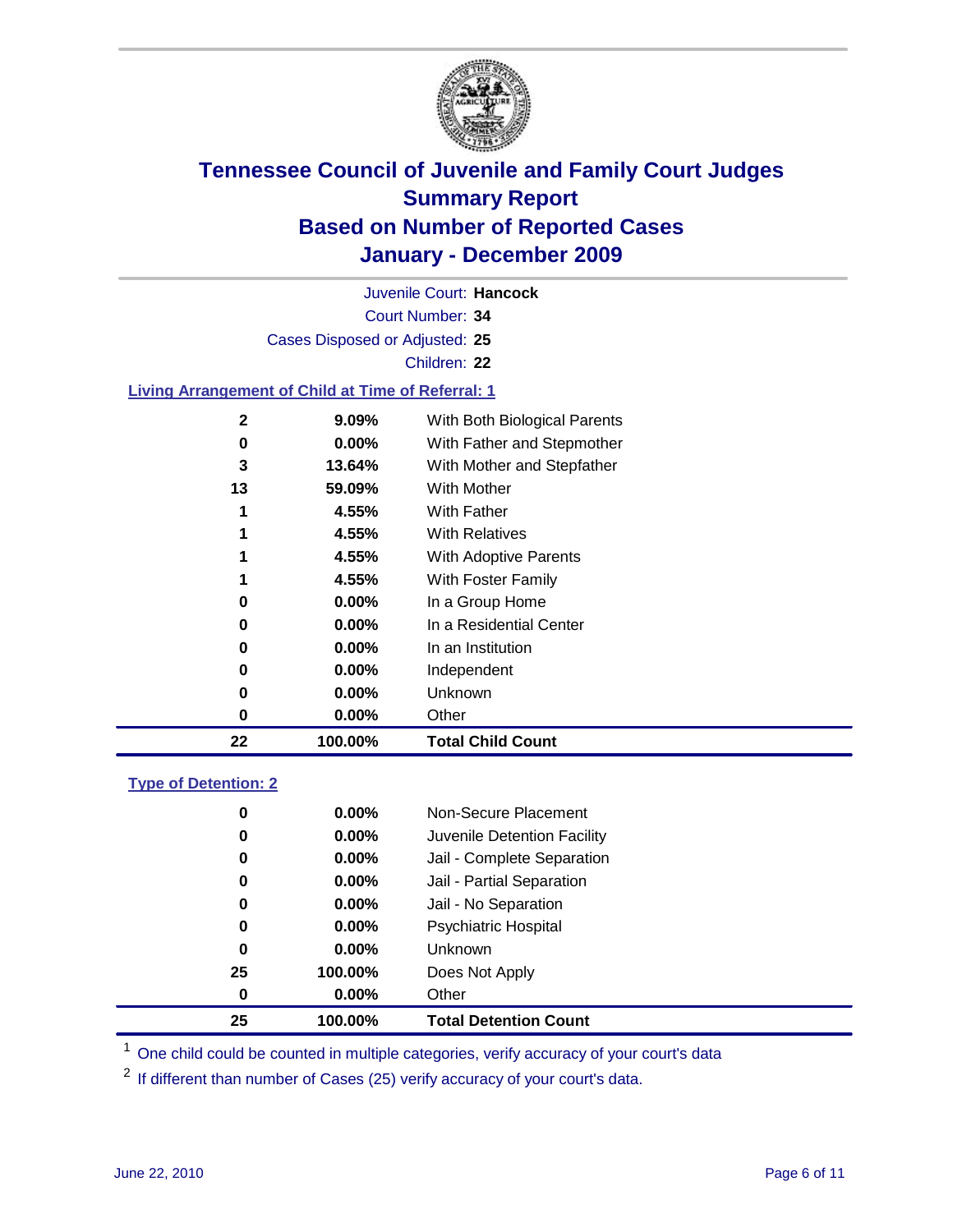

|                                                    | Juvenile Court: Hancock        |                                      |  |  |  |
|----------------------------------------------------|--------------------------------|--------------------------------------|--|--|--|
|                                                    | Court Number: 34               |                                      |  |  |  |
|                                                    | Cases Disposed or Adjusted: 25 |                                      |  |  |  |
|                                                    |                                | Children: 22                         |  |  |  |
| <b>Placement After Secure Detention Hearing: 1</b> |                                |                                      |  |  |  |
| 0                                                  | 0.00%                          | Returned to Prior Living Arrangement |  |  |  |
| $\bf{0}$                                           | 0.00%                          | Juvenile Detention Facility          |  |  |  |
| 0                                                  | 0.00%                          | Jail                                 |  |  |  |
| 0                                                  | 0.00%                          | Shelter / Group Home                 |  |  |  |
| 0                                                  | 0.00%                          | <b>Foster Family Home</b>            |  |  |  |
| $\bf{0}$                                           | 0.00%                          | Psychiatric Hospital                 |  |  |  |
| 0                                                  | 0.00%                          | Unknown                              |  |  |  |
| 25                                                 | 100.00%                        | Does Not Apply                       |  |  |  |
| $\mathbf 0$                                        | 0.00%                          | Other                                |  |  |  |
| 25                                                 | 100.00%                        | <b>Total Placement Count</b>         |  |  |  |
|                                                    |                                |                                      |  |  |  |
| <b>Intake Actions: 2</b>                           |                                |                                      |  |  |  |
| 21                                                 | 84.00%                         | <b>Petition Filed</b>                |  |  |  |
| $\mathbf 0$                                        | 0.00%                          | <b>Motion Filed</b>                  |  |  |  |
| 4                                                  | 16.00%                         | <b>Citation Processed</b>            |  |  |  |
| 0                                                  | 0.00%                          | Notification of Paternity Processed  |  |  |  |
| $\mathbf 0$                                        | 0.00%                          | Scheduling of Judicial Review        |  |  |  |
| $\bf{0}$                                           | 0.00%                          | Scheduling of Administrative Review  |  |  |  |
| 0                                                  | 0.00%                          | Scheduling of Foster Care Review     |  |  |  |
| 0                                                  | 0.00%                          | Unknown                              |  |  |  |
| 0                                                  | 0.00%                          | Does Not Apply                       |  |  |  |
| 0                                                  | 0.00%                          | Other                                |  |  |  |

<sup>1</sup> If different than number of Cases (25) verify accuracy of your court's data.

<sup>2</sup> If different than number of Referral Reasons (25), verify accuracy of your court's data.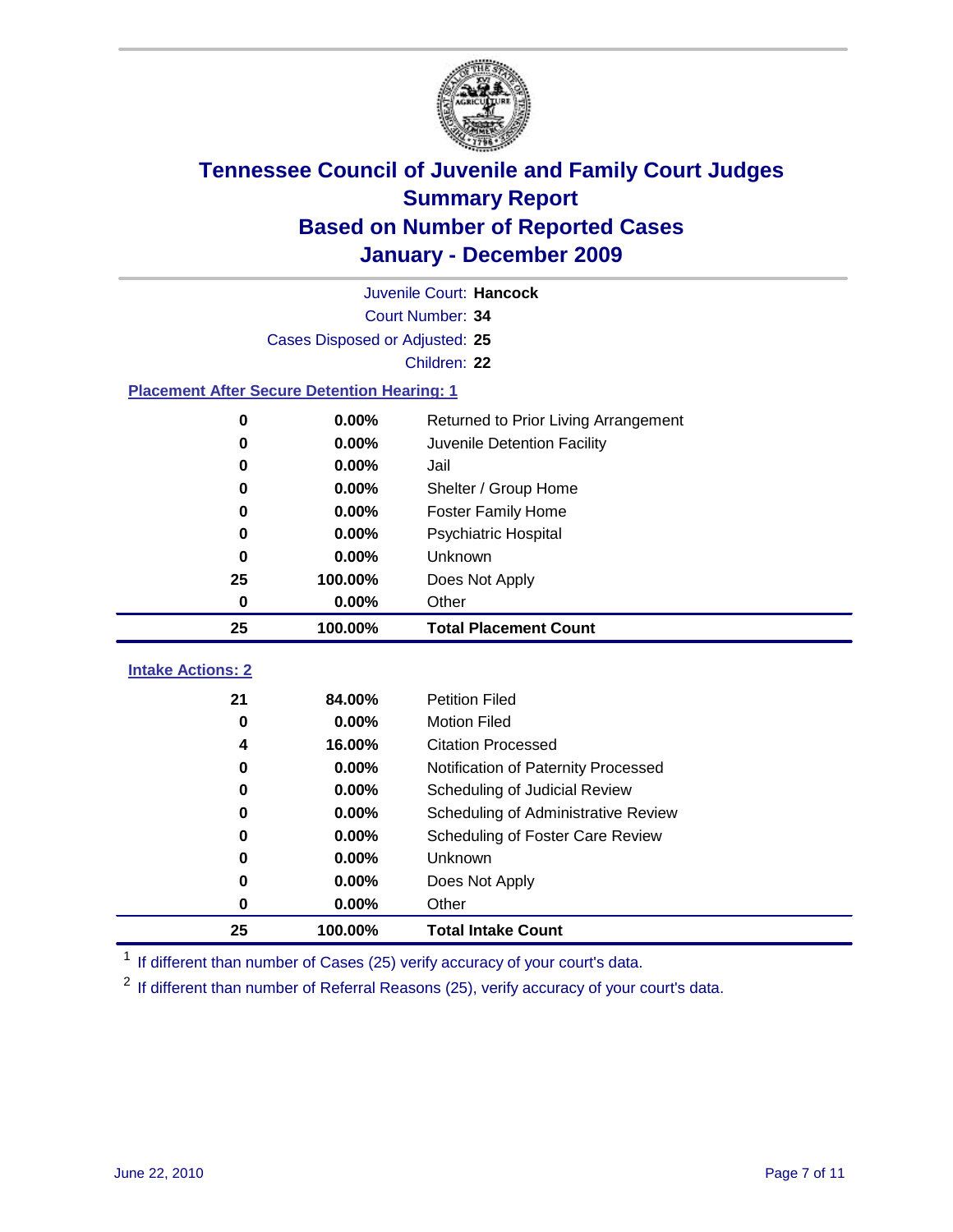

Court Number: **34** Juvenile Court: **Hancock** Cases Disposed or Adjusted: **25** Children: **22**

#### **Last Grade Completed by Child: 1**

| 22 | 100.00%  | <b>Total Child Count</b>     |
|----|----------|------------------------------|
| 0  | 0.00%    | Other                        |
| 0  | 0.00%    | Unknown                      |
| 0  | 0.00%    | <b>Never Attended School</b> |
| 2  | 9.09%    | Graduated                    |
| 0  | 0.00%    | <b>GED</b>                   |
| 0  | 0.00%    | Non-Graded Special Ed        |
| 0  | 0.00%    | 12th Grade                   |
| 2  | 9.09%    | 11th Grade                   |
| 4  | 18.18%   | 10th Grade                   |
| 5  | 22.73%   | 9th Grade                    |
| 8  | 36.36%   | 8th Grade                    |
| 0  | $0.00\%$ | 7th Grade                    |
| 1  | 4.55%    | 6th Grade                    |
| 0  | 0.00%    | 5th Grade                    |
| 0  | $0.00\%$ | 4th Grade                    |
| 0  | $0.00\%$ | 3rd Grade                    |
| 0  | $0.00\%$ | 2nd Grade                    |
| 0  | 0.00%    | 1st Grade                    |
| 0  | 0.00%    | Kindergarten                 |
| 0  | 0.00%    | Preschool                    |
| 0  | 0.00%    | Too Young for School         |

### **Enrolled in Special Education: 1**

| 0  | $0.00\%$ | Yes                      |
|----|----------|--------------------------|
| 22 | 100.00%  | No                       |
|    | $0.00\%$ | <b>Unknown</b>           |
| 22 | 100.00%  | <b>Total Child Count</b> |

One child could be counted in multiple categories, verify accuracy of your court's data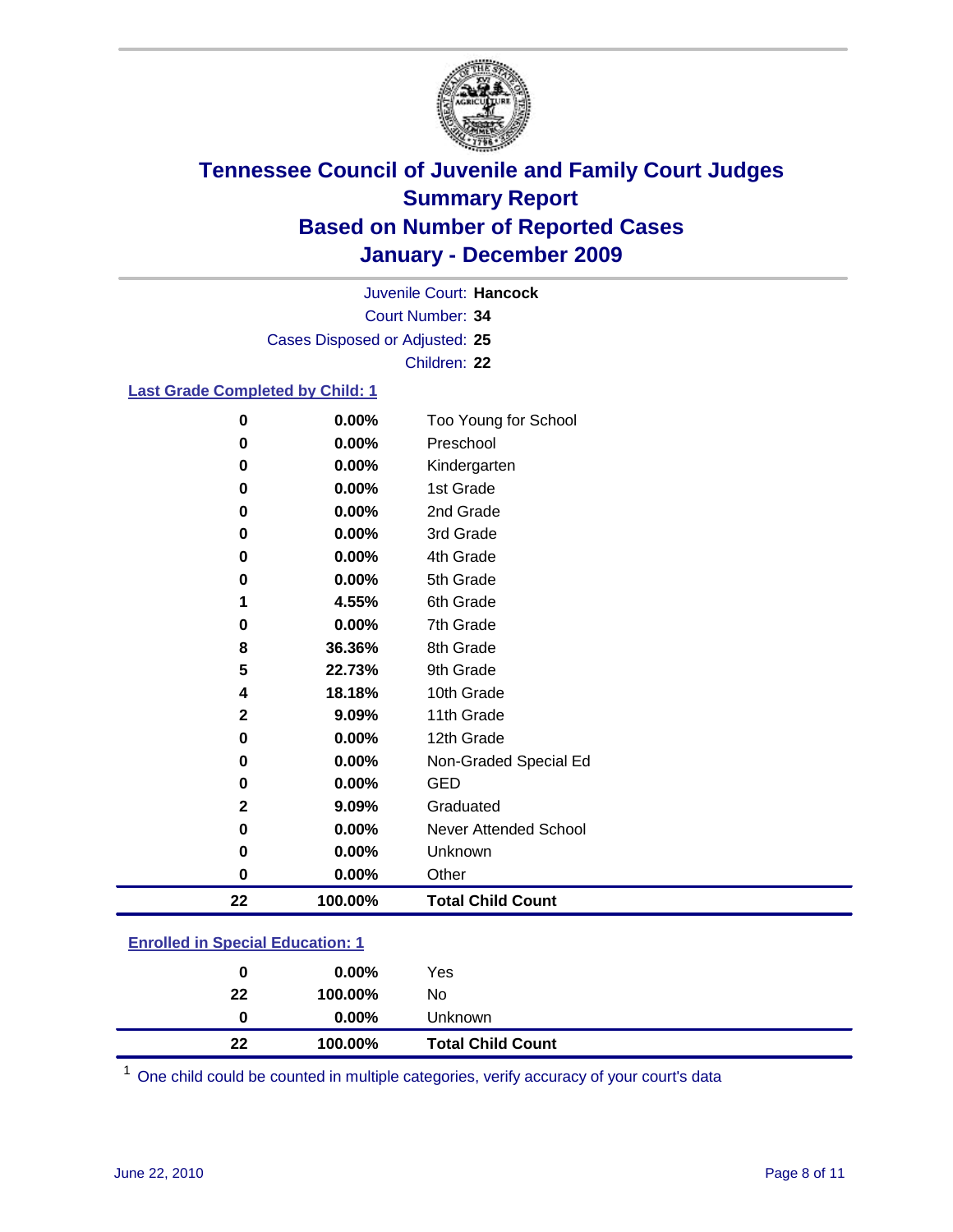

| Juvenile Court: Hancock      |                                |                           |  |  |  |
|------------------------------|--------------------------------|---------------------------|--|--|--|
|                              | Court Number: 34               |                           |  |  |  |
|                              | Cases Disposed or Adjusted: 25 |                           |  |  |  |
|                              |                                | Children: 22              |  |  |  |
| <b>Action Executed By: 1</b> |                                |                           |  |  |  |
| 25                           | 100.00%                        | Judge                     |  |  |  |
| 0                            | $0.00\%$                       | Referee                   |  |  |  |
| 0                            | $0.00\%$                       | <b>YSO</b>                |  |  |  |
| 0                            | 0.00%                          | Other                     |  |  |  |
| 0                            | 0.00%                          | Unknown                   |  |  |  |
| 25                           | 100.00%                        | <b>Total Action Count</b> |  |  |  |

### **Formal / Informal Actions: 1**

| 6  | 24.00%   | Dismissed                                        |
|----|----------|--------------------------------------------------|
| 0  | $0.00\%$ | Retired / Nolle Prosequi                         |
| 10 | 40.00%   | <b>Complaint Substantiated Delinquent</b>        |
| 9  | 36.00%   | <b>Complaint Substantiated Status Offender</b>   |
| 0  | 0.00%    | <b>Complaint Substantiated Dependent/Neglect</b> |
| 0  | 0.00%    | <b>Complaint Substantiated Abused</b>            |
| 0  | $0.00\%$ | <b>Complaint Substantiated Mentally III</b>      |
| 0  | $0.00\%$ | Informal Adjustment                              |
| 0  | $0.00\%$ | <b>Pretrial Diversion</b>                        |
| 0  | 0.00%    | <b>Transfer to Adult Court Hearing</b>           |
| 0  | 0.00%    | Charges Cleared by Transfer to Adult Court       |
| 0  | $0.00\%$ | Special Proceeding                               |
| 0  | $0.00\%$ | <b>Review Concluded</b>                          |
| 0  | $0.00\%$ | Case Held Open                                   |
| 0  | $0.00\%$ | Other                                            |
| 0  | $0.00\%$ | Unknown                                          |
| 25 | 100.00%  | <b>Total Action Count</b>                        |

<sup>1</sup> If different than number of Referral Reasons (25), verify accuracy of your court's data.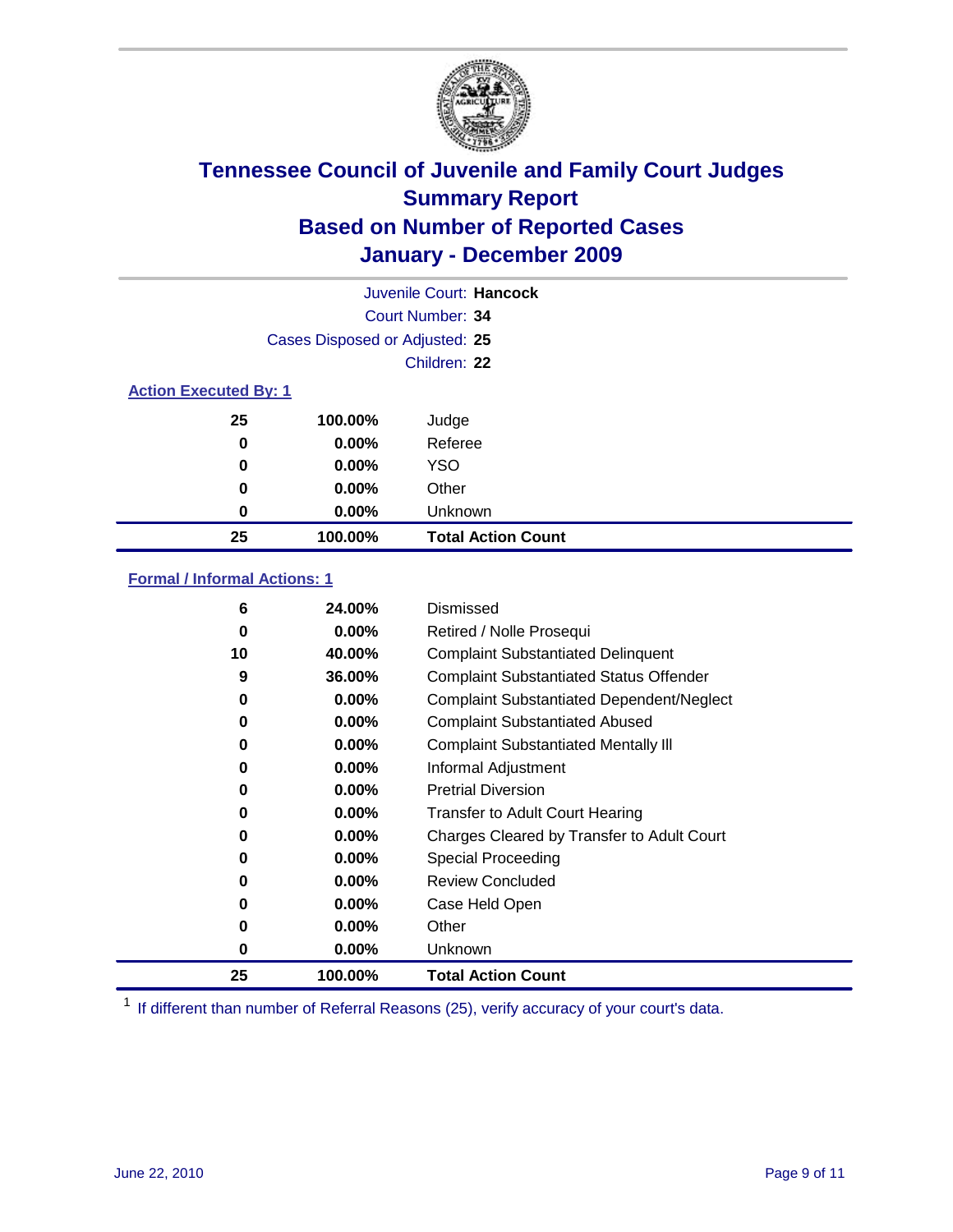

|                       |                                | Juvenile Court: Hancock                               |
|-----------------------|--------------------------------|-------------------------------------------------------|
|                       |                                | Court Number: 34                                      |
|                       | Cases Disposed or Adjusted: 25 |                                                       |
|                       |                                | Children: 22                                          |
| <b>Case Outcomes:</b> |                                | There can be multiple outcomes for one child or case. |
| 5                     | 10.87%                         | <b>Case Dismissed</b>                                 |
| 0                     | 0.00%                          | Case Retired or Nolle Prosequi                        |
| 0                     | 0.00%                          | Warned / Counseled                                    |
| 0                     | 0.00%                          | Held Open For Review                                  |
| 0                     | 0.00%                          | Supervision / Probation to Juvenile Court             |
| 0                     | 0.00%                          | <b>Probation to Parents</b>                           |
| 4                     | 8.70%                          | Referral to Another Entity for Supervision / Service  |
| 1                     | 2.17%                          | Referred for Mental Health Counseling                 |
| 0                     | 0.00%                          | Referred for Alcohol and Drug Counseling              |
| 0                     | 0.00%                          | Referred to Alternative School                        |
| 0                     | 0.00%                          | Referred to Private Child Agency                      |
| 0                     | 0.00%                          | Referred to Defensive Driving School                  |
| 0                     | 0.00%                          | Referred to Alcohol Safety School                     |
| 0                     | 0.00%                          | Referred to Juvenile Court Education-Based Program    |
| 0                     | 0.00%                          | Driver's License Held Informally                      |
| 0                     | 0.00%                          | <b>Voluntary Placement with DMHMR</b>                 |
| 0                     | 0.00%                          | Private Mental Health Placement                       |
| 0                     | 0.00%                          | <b>Private MR Placement</b>                           |
| 0                     | 0.00%                          | Placement with City/County Agency/Facility            |
| 0                     | 0.00%                          | Placement with Relative / Other Individual            |
| 4                     | 8.70%                          | Fine                                                  |
| 1                     | 2.17%                          | <b>Public Service</b>                                 |
| 0                     | 0.00%                          | Restitution                                           |
| 0                     | 0.00%                          | <b>Runaway Returned</b>                               |
| 0                     | 0.00%                          | No Contact Order                                      |
| 0                     | 0.00%                          | Injunction Other than No Contact Order                |
| 0                     | 0.00%                          | <b>House Arrest</b>                                   |
| 0                     | $0.00\%$                       | <b>Court Defined Curfew</b>                           |
| 0                     | $0.00\%$                       | Dismissed from Informal Adjustment                    |
| 0                     | $0.00\%$                       | <b>Dismissed from Pretrial Diversion</b>              |
| 0                     | 0.00%                          | <b>Released from Probation</b>                        |
| 0                     | $0.00\%$                       | <b>Transferred to Adult Court</b>                     |
| 0                     | 0.00%                          | <b>DMHMR Involuntary Commitment</b>                   |